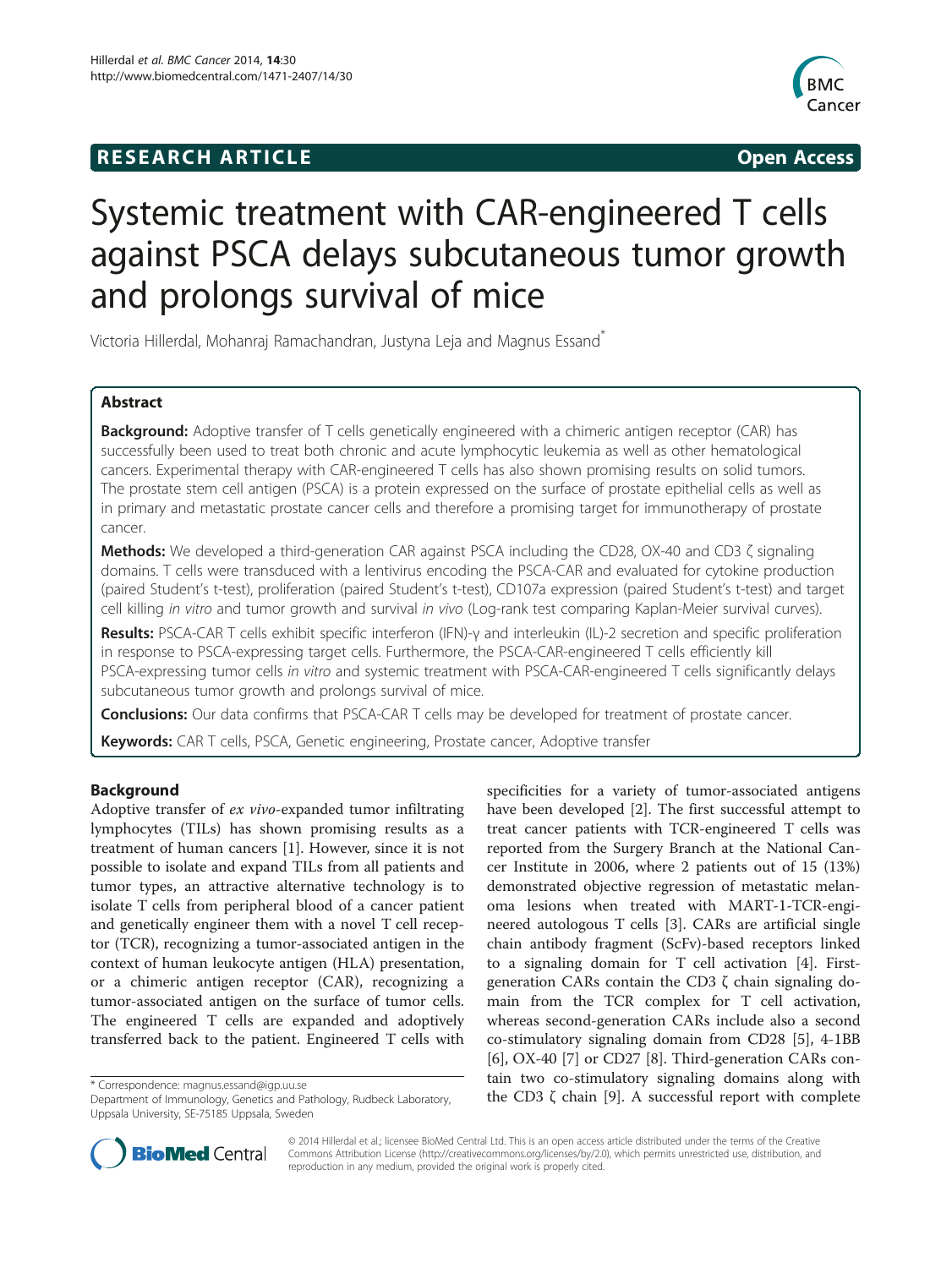remission of two out of three B-cell chronic lymphocytic leukemia (CLL) patients using CD19-CAR T cells was reported from University of Pennsylvania in 2011 [\[10](#page-7-0)]. This was followed up by successful treatment also of Bcell acute lymphocytic leukemia (ALL) in 2013 [\[11](#page-7-0)].

Prostate cancer is one of the most common cancers in the developed world. Curative treatment is not possible when the tumor has spread beyond the prostate gland. Since the prostate is a dispensable organ, T cell immunotherapy is an attractive approach for treatment of prostate cancer as it allows for targeting of tissue-specific antigens that are also expressed on malignant prostatic cells. Prostate stem cell antigen (PSCA) is a prostate tissue-restricted antigen highly expressed on primary and metastatic prostate cancer cells [\[12\]](#page-7-0). PSCA has been evaluated as a DNA vaccine in an experimental model for prostate cancer [[13\]](#page-7-0) and T cell epitopes from PSCA have been identified [[14](#page-7-0)]. Furthermore, HLA-A2 positive prostate cancer patients have been found to have circulating T cells against PSCA [[15](#page-7-0)]. Positive results have been reported in a study using a bi-specific antibody against PSCA and CD3, thereby re-directing T cells towards PSCA-expressing cells [\[16\]](#page-7-0). Humanized anti-PSCA antibodies have entered clinical trials [\[17,18](#page-7-0)]. Herein, we use a third-generation CAR targeting PSCA, which besides the CD3  $\zeta$  chain contains the signaling domains of CD28 and OX-40. We evaluate whether primary T cells from peripheral blood of healthy volunteers transduced with a lentiviral vector encoding the PSCA-CAR molecule are able to recognize and kill cancer cells expressing PSCA both in vitro and in vivo.

## **Methods**

## Lentivirus vector design and lentivirus production

Lentivirus for target cell modification: A number of third-generation self-inactivating lentiviral plasmids expressing two transgenes separated by the sequence for the Thosea asigna virus 2A (T2A) peptide were constructed using pGreenPuro (SBI System Biosciences, Mountain View, CA). The plasmids are denoted pBMN (TurboRFP-Luc2), pBMN(copGFP-PSCA) and pBMN (copGFP-TARP), where TurboRFP encodes turbo red fluorescent protein, Luc2 encodes codon-optimized firefly luciferase, copGFP encodes *copepod* green fluorescent protein, PSCA encodes the human prostate stem cell antigen and TARP encodes human T cell receptor γchain alternate reading frame protein.

Lentivirus for T cell engineering: An anti-PSCA CARexpressing lentiviral plasmid, pBMN(PSCA-CAR), was generated by fusing a PSCA-recognizing single chain antibody fragment, obtained through reversed genetics [[19\]](#page-7-0) with the signaling moieties of CD28, OX-40 and CD3 ζ chain, from a plasmid obtained from M Brenner, Baylor College of Medicine, Houston, TX [[20](#page-7-0)].

Lentiviruses were produced in HEK-293 T cells using polyethyleneimine (Sigma-Aldrich, St Louis, MO) transfection. The pBMN-based lentiviral plasmid and the packaging plasmids pLP1, pLP2 and pVSV-G (Invitrogen) were used at a ratio of 2:1:1:1. The supernatant was harvested 48 and 72 hours post-transfection, concentrated through ultracentrifugation at 75,000  $\times$  g for 90 minutes and stored at −80°C. Mock lentivirus was produced using an empty pRRL lentiviral plasmid (Addgene, Cambridge, MA).

#### Target cell lines

The mel526 cell line was obtained from T Boon, Ludwig Institute for Cancer Research, Brussels, Belgium and cultured in Dulbecco's Modified Eagle Medium (DMEM) supplemented with 10% fetal bovine serum (FBS) (Invitrogen, Carlsbad, CA). Mel526-based target cells were produced through lentiviral transduction followed by sorting using a FACS Aria III sorter (BD Biosciences, Franklin Lakes, NJ). Mel526 cells co-expressing TARP, copGFP, Luc2 and turboRFP will be referred to in the text as mel526(TARP), and mel526 cells co-expressing PSCA, copGFP, Luc2 and turboRFP will be referred to as mel526(PSCA).

## T cells from activated and lentivirus transducted of PBMCs

Peripheral blood mononuclear cells (PBMCs) were isolated from buffy coats from healthy donors using Ficoll-Paque (GE Healthcare, Uppsala, Sweden) and cultured in RPMI-1640 supplemented with 10% human AB serum (our own production), 2 mM L-glutamine, 10 mM HEPES, 20 μM β-mercaptoethanol and 1% penicillin/streptomycin. The PBMCs were activated with 100 ng/ml OKT-3 (Nordic Biosite, Täby, Sweden) and 100 IU/ml IL-2 (Proleukin, Novartis, Basel, Switzerland) for 2 days to selectively stimulate T cells. Activated cells were transduced with 50 μl concentrated PSCA-CAR-encoding lentivirus or Mock lentivirus for 4 hours at 37°C in the presence of 10 μg/ml protamine sulphate and 100 IU IL-2 (Sigma-Aldrich). Transduction was repeated 24 hours later and the cells were cultured and expanded for 2-4 weeks before analysis. For analysis of PSCA-CAR expression, cells were stained with biotinylated protein-L (Genscript, Piscataway, NJ) [\[21](#page-7-0)], washed 3 times with PBS containing 4% BSA, followed by labeling with phycoerythrin (PE)-conjugated streptavidin (BD Biosciences) or stained with Alexa Fluor®  $647$  F(ab')2 Fragment of Goat Anti-Mouse IgG (H + L) (Invitrogen) and stained with an allophycocyanin (APC)-conjugated anti-CD3 or fluorescein isothiocyanate (FITC)-conjugated anti-CD3 antibody (Nordic Biosite). Flow cytometry analysis was performed using FACSCanto II or LSRII (BD Biosciences).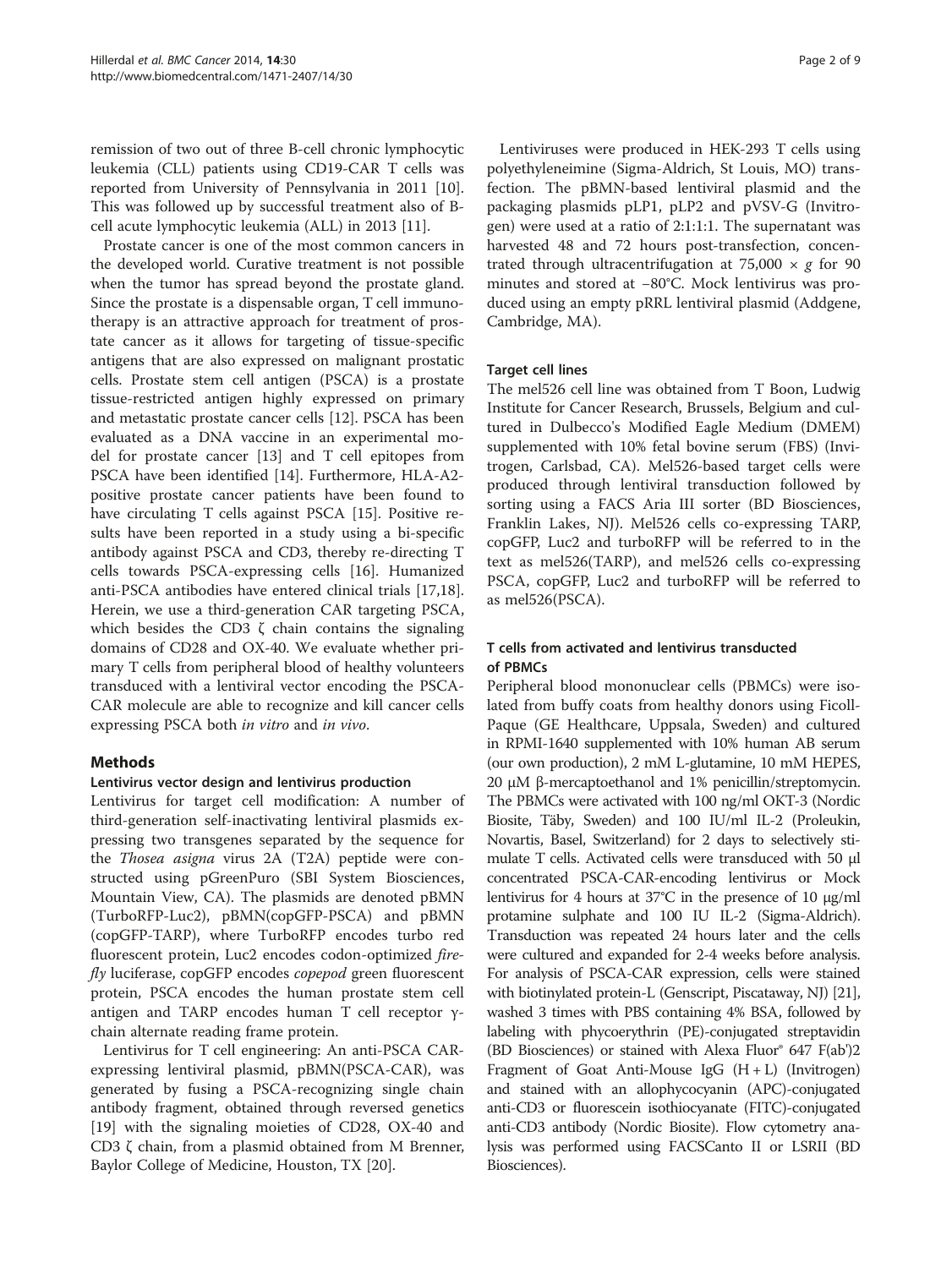#### IFN-γ and IL-2 ELISA

Activated and PSCA-CAR-transduced or Mock-transduced T cells  $(10^5 \text{ cells})$  were co-cultured with mel526(PSCA) or mel526(TARP) cells at a 1:1 ratio in 96-well plates. Supernatants were collected after 16 hours. ELISA (Mabtech, Nacka Strand, Sweden) was used to detect IFN-γ and IL-2 secretion.

#### Proliferation assay

Activated and PSCA-CAR-transduced or Mock-transduced T cells  $(10^5 \text{ cells})$  were labeled for 20 minutes at 37°C with 5 μM Cell Trace Violet (Invitrogen) in PBS and then washed with cold cell culture medium containing 10% human serum to stop the labeling reaction. Labeled PBMCs were co-cultured with irradiated (50 Gy) mel526(PSCA) or mel526(TARP) cells at a 1:1 ratio in 96-well plates for 5 days. The T cells received a low dose of IL-2 (10 IU/ml) on day 1. The labeled cells were then collected and stained with an APC-conjugated anti-CD3 antibody followed by flow cytometry analysis.

#### CD107a degranulation flow cytometry analysis

Activated and PSCA-CAR-transduced or Mock-transduced T cells  $(10^5 \text{ cells})$  were co-cultured with mel526(PSCA) or mel526(TARP) cells at a 1:1 ratio in 96-well plates for 16 hours. Cells were stained with a FITC-conjugated anti-CD107a antibody and an APC-conjugated anti-CD3 antibody followed by flow cytometry analysis.

#### Bioluminescence in vitro killing assay

Activated and PSCA-CAR-transduced or Mock-transduced T cells were co-cultured with luciferase-expressing mel526 (PSCA) or mel526(TARP) (15000 cells) in various effector to target cell ratios (0.4:1–50:1) in flat-bottomed 96-well plates. Co-cultures were harvested 48 hours later and analyzed for luciferase expression using Steady-Glo® Luciferase Assay System (Promega Corporation, Madison, WI), according to the manufacturer's instruction, and the luminescence was measured in a luminometer (Wallac Victor 2 Multi-label Counter, Perkin Elmer, Waltham, MA). Luciferase activity from target cells not exposed to T cells was set as 100% cell viability (survival).

## Animal model for T cell treatment

Nude NMRI mice (Harlan, Netherlands) were injected subcutaneously (hind flank) with  $3 \times 10^6$  mel526(PSCA) cells. One, seven and fourteen days later the mice received intravenous injection of  $1 \times 10^7$  PSCA-CARtransduced T cells or Mock-transduced T cells. Twelve mice per group were used. The tumors were measured by caliper and tumor volume was calculated using the equation (length  $\times$  width<sup>2</sup>)/2. Animals were sacrificed, when tumors reached over 1000 mm<sup>3</sup>. The Uppsala

Animal Ethics Committee has approved the animal studies (ID numbers C319/9 and C195/11).

#### **Statistics**

Statistics were performed using GraphPad prism software version 5.04 (La Jolla, CA, USA). Statistical analysis for IFN-γ and IL-2 secretion, cell proliferation and CD107a degranulation were performed using paired Student's t-test. Log-rank test was used to compare survival curves created by the Kaplan-Meier method. Values of p < 0.05 were considered statistically significant.

## Results

#### Transduced T cells efficiently express the PSCA-CAR molecule

The ScFv nucleotide sequence of the anti-PSCA molecule was synthesized by reverse genetics from the amino acid sequence presented in the reference by Reiter and co-workers [[19](#page-7-0)] and cloned together with the rest of the CAR molecule into a pGreenPuro-derived lentiviral vector under transcriptional control of the spleen-focus forming virus (SFFV) promoter (Figure [1A](#page-3-0)). To improve signal transduction through the CAR molecule, the intracellular domains of CD28 and OX-40 were included [\[20\]](#page-7-0) and fused to the CD3 ζ chain. The leader sequence from the immunoglobulin kappa light chain was included for efficient expression of the CAR molecule on the cell surface of transduced cells. The anti-PSCA ScFv sequence was separated from the signaling part of the CAR molecule with a hinge region from an IgG heavy chain to allow for better flexibility.

Peripheral blood lymphocytes isolated from healthy donors were activated for 24 hours and transduced with the PSCA-CAR-encoding lentivirus, or Mock lentivirus followed by two weeks of culture. The expression of PSCA-CAR was verified using Alexa-647 F(ab')2 Fragment of Goat Anti-Mouse IgG  $(H + L)$  (Invitrogen), which labels the heavy and light chain of mouse IgG and analyzed by flow cytometry analysis. T cells were efficiently transduced and expressed significant levels of PSCA-CAR when compared to Mock lentivirus-transduced or untransduced PBMCs (Figure [1](#page-3-0)B).

## PSCA-CAR T cells specifically secrete IFN-γ and IL-2 and proliferate when exposed to target cells expressing the PSCA antigen

We first wanted to evaluate the PSCA-CAR T cells, generated from peripheral blood, against target cells in vitro. We could not make use of prostate cancer target cell lines with endogenous PSCA as they have been reported to downregulate expression of PSCA during in vitro culture [\[22](#page-7-0)]. We also screen a large number of prostate cancer cell line as well as primary prostate epithelial cells at different passages for PSCA expression by flow cytometry (Additional file [1:](#page-6-0) Methods) but were unable to detect any PSCA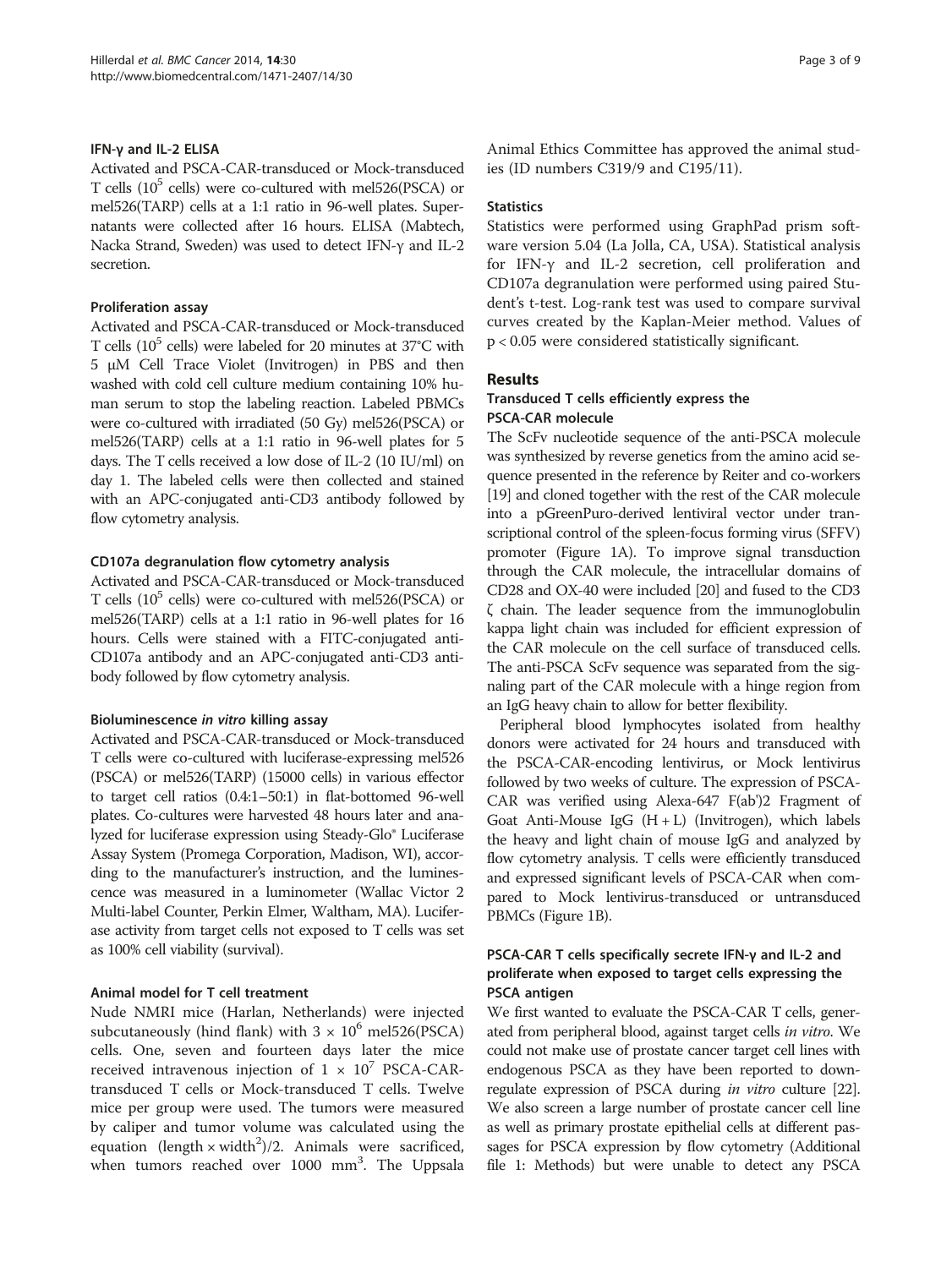<span id="page-3-0"></span>

cytometry using Alexa-647 F(ab')2 Fragment of Goat Anti-Mouse IgG (H + L). The solid filled histogram represents PSCA-CAR expression of transduced T cells, complex histogram represents CAR expression on Mock lentivirus-transduced T cells and the dashed histogram represents untransduced control T cells.



Figure 2 Specific IFN-γ and IL-2 release and proliferation of PSCA-CAR-engineered T cells. Lymphocytes were isolated from healthy donors and T cells were stimulated before being transduced with a lentiviral vector encoding the CAR against PSCA or Mock lentivirus. PSCA-CAR T cells were then co-cultured overnight with mel526(PSCA) or irrelevant mel526(TARP) target cells. In a separate experiment PSCA-CAR T cells and Mock T cells were co-cultured with relevant target mel526(PSCA) cells. ELISA was used to analyze IFN-γ release from (A) PSCA-CAR T cells against mel526(PSCA) or mel526(TARP) target cells (n = 4), (B) PSCA-CAR T cells and Mock T cells against mel526(PSCA) target cells (n = 4). ELISA was used to analyze IL-2 release from (C) PSCA-CAR T cells against mel526(PSCA) or mel526(TARP) target cells (n = 4), (D) PSCA-CAR T cells and Mock T cells against mel526(PSCA) target cells (n = 4). PSCA-CAR T cells and Mock T cells were labeled with a fluorescent dye and T cell proliferation, assessed as dilution of the dye for each cell division, was measured by flow cytometry after 5 days of co-culture with mel526(PSCA) target cells or mel526 (TARP) control cells. Pooled T cell proliferation data for (E) PSCA-CAR T cells against mel526(PSCA) or mel526(TARP) target cells, (F) PSCA-CAR T cells and Mock T cells against mel526(PSCA) target cells (n = 4). (G) A representative histogram of proliferation for T cells established from one donor in the pool presented in E. (H) A representative histogram of proliferation for T cells established from one donor in the pool presented in F. Asterisks indicate significance (\*\*\*p < 0.001, paired Student's t-test). Error bars represent standard deviation from four individual donors run in triplicates.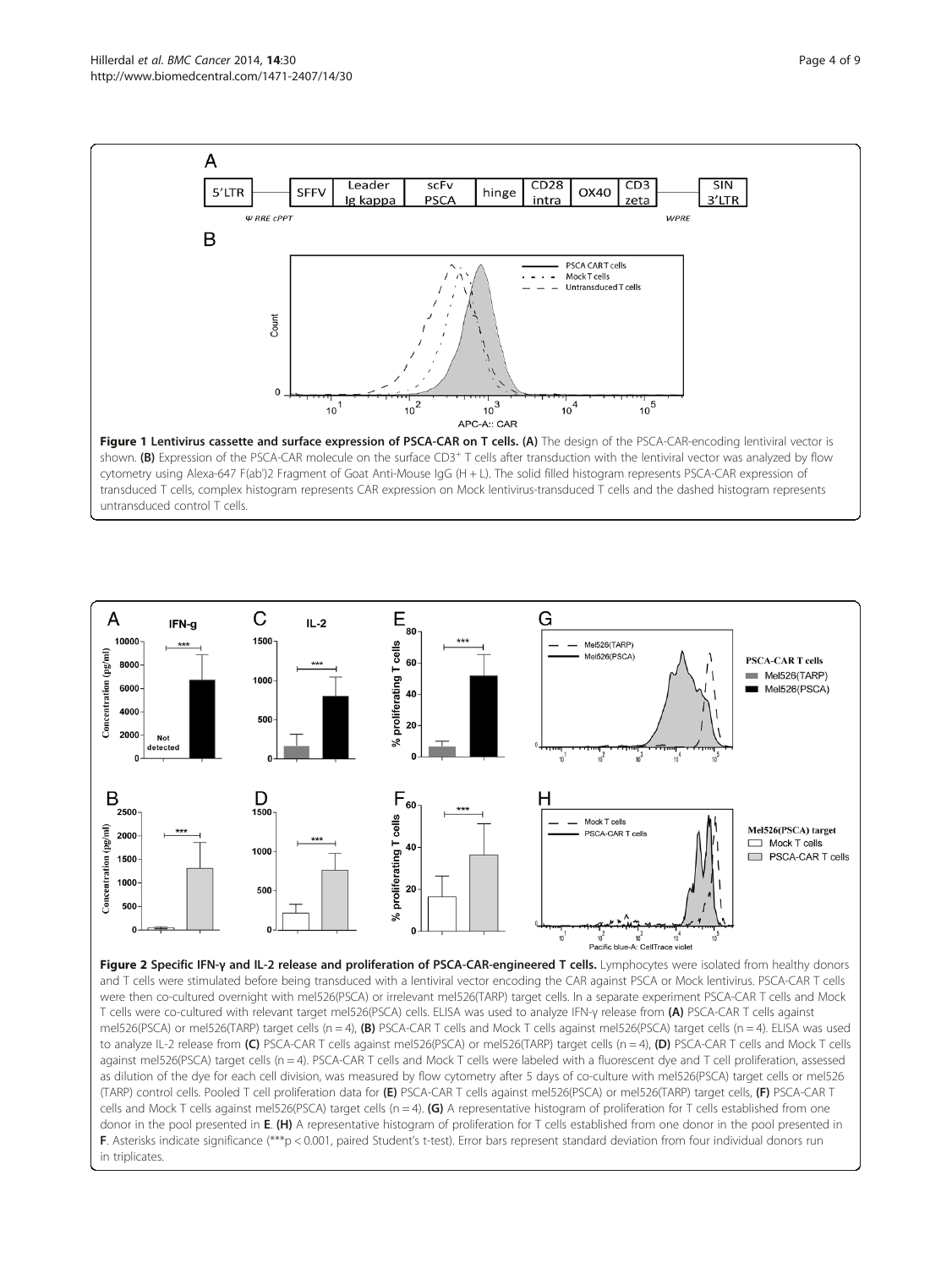<span id="page-4-0"></span>expression (Additional file [2](#page-6-0): Figure S1A). Immunohistochemistry analysis has detected PSCA expression in pancreatic cancer cell lines [\[23](#page-7-0)]. However, we were unable to detect PSCA expression on the surface of pancreatic cancer cell lines by flow cytometry (Additional file [2:](#page-6-0) Figure S1B). There are reports that suggest that xenografted pancreatic cancer cell lines regain PSCA expression in vivo. We therefore, transplanted two human pancreatic cancer cell lines to NMRI nude mice, excised the grafts after 3–4 weeks, made single cell suspension and examined the cell-surface expression of PSCA by flow cytometry (Additional file [1](#page-6-0): Methods). These cell lines did not regain PSCA cell surface expression (Additional file [3:](#page-6-0) Figure S2). Therefore, we took the approach to lentivirally transduce target cells (mel526) to express the relevant antigen, PSCA, or an irrelevant control antigen, TARP. Thereby we establish a target cell line with a stable and intermediate strong PSCA expression. PSCA expression levels on mel526(PSCA) is shown in Additional file [2:](#page-6-0) Figure S1C.

PSCA-CAR T cells released high levels of IFN-γ (Figure [2A](#page-3-0)) and IL-2 (Figure [2C](#page-3-0)) in response to relevant mel526(PSCA) target cell exposure but not in response to the irrelevant mel526(TARP) target cells. In another control experiment it was observed that when PSCA-CAR T cells or Mock T cells were exposed to relevant target mel526(TARP) only PSCA-CAR T cells secreted IFN-γ (Figure [2B](#page-3-0)) and IL-2 (Figure [2D](#page-3-0)). We next evaluated the proliferative capacity of the PSCA-CAR T cells by labeling them with CellTrace Violet and exposing them to target cells. The PSCA-CAR T cells proliferated significantly better upon stimulation with mel526(PSCA) target cells than with mel526 (TARP) cells, as detected through dilution of the dye and a lower intensity of the fluorescent signal. The results on proliferation from a pool of four donors are shown in Figure [2E](#page-3-0) and a representative image of proliferation for T cells established from one donor is presented in Figure [2](#page-3-0)G. The same proliferation pattern was observed when PSCA-CAR T cells were compared to Mock T cells co-cultured with relevant target mel526(PSCA) with pooled results in Figure [2](#page-3-0)F and a representative image in Figure [2](#page-3-0)H. The experiments with PSCA-CAR T cells and Mock T cells (Figures [2F](#page-3-0), [2H](#page-3-0)) were performed with PBMCs isolated from different donors when compared to the experiments with relevant and irrelevant targets (Figure [2](#page-3-0)E,G).

## PSCA-CAR T cells specifically degranulate upon specific antigen recognition and kill PSCA-expressing target cells

When an activated T cell recognizes its cognate antigen, it initiates killing of the target cell. During this process, the content of proteolytic granules are released from the cytoplasm of the T cell, creating pores within the cell membrane of target cells. The emptying of the granule vesicles in T cells is associated with translocation of molecules from the granules to the cell surface. We analyzed the cell surface expression of one such molecule, CD107a, which is also known as lysosomal-associated membrane protein (LAMP)-1. The PSCA-CAR-engineered T cells



Figure 3 PSCA-CAR-engineered T cells specifically degranulate upon antigen recognition and kill PSCA-expressing tumor cells. PSCA-CAR T cells were co-cultured with mel526(PSCA) target cells or mel526(TARP) control cells. In a separate experiment PSCA-CAR T cells and Mock T cells were co-cultured with relevant target mel526 (PSCA) cells. T cells (CD3+ ) were analyzed for CD107a expression (degranulation) by flow cytometry after 16 hours. Pooled data of CD107a expression on T cells from (A) PSCA-CAR T cells against mel526(PSCA) or mel526(TARP) target cells (n = 4), (B) PSCA-CAR T cells and Mock T cells against mel526(PSCA) target cells (n = 4). Asterisks indicate significance (\*\*\* p < 0.001, paired Student's t-test). Error bars represent standard deviation from four individual donors run in triplicates. (C) PSCA-CAR T cells from three donors (#1, #2, #3) were co-cultured with luciferase-expressing mel526(PSCA) or mel526 (TARP) target cells for 2 days. (D) PSCA-CAR T cells or Mock T cells from three donors (#4, #5, #6) were co-cultured with luciferaseexpressing mel526(PSCA) for 4 days. Luciferase expression in target cells was then measured. Target cell viability was related to the luciferase signal for target cells not exposed to T cells. Error bars represent standard deviation from triplicate samples.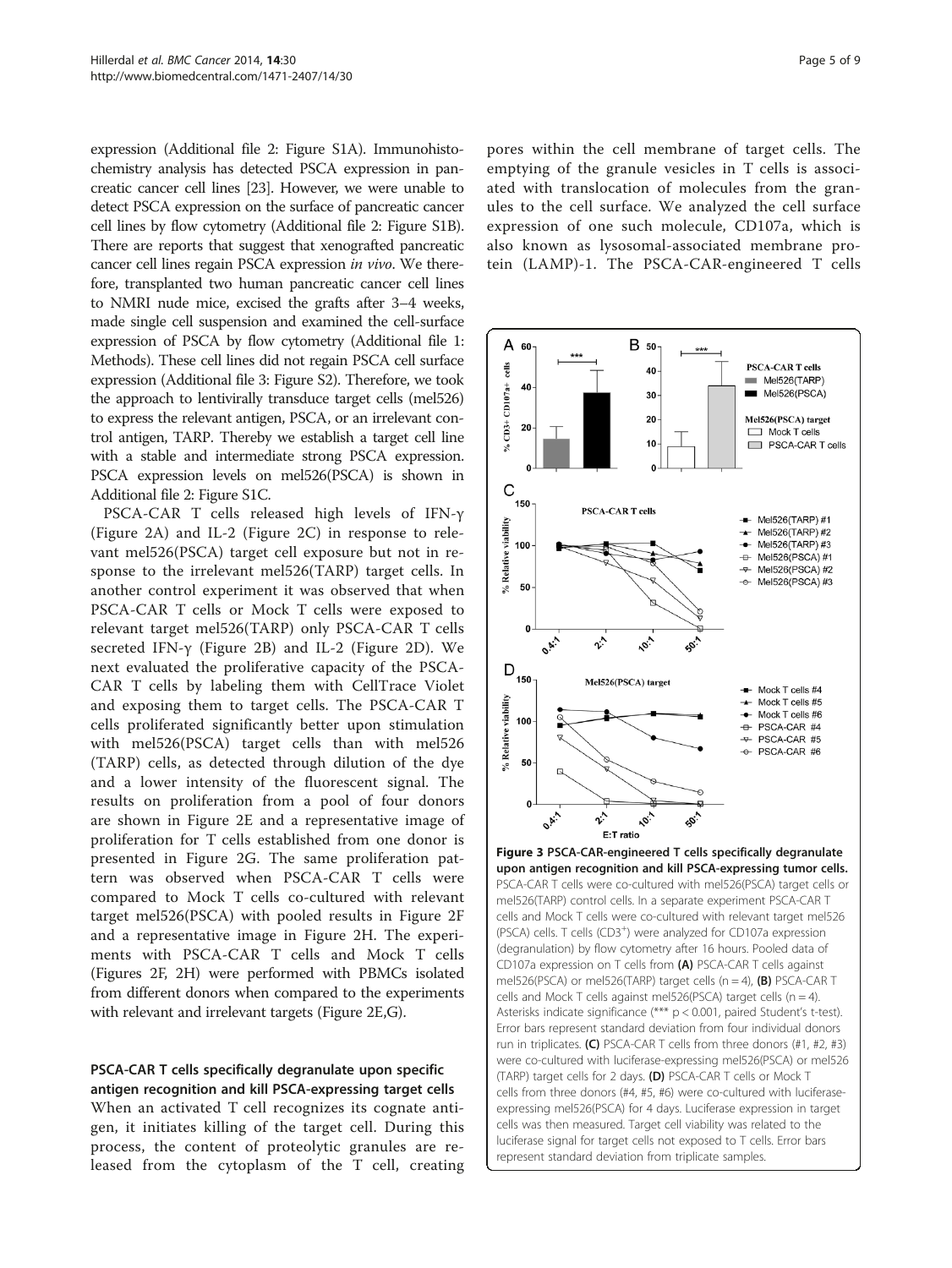<span id="page-5-0"></span>degranulated, as seen by CD107a surface expression, in response to mel526(PSCA) cells, but not in response to mel526(TARP) cells. When T cells from four donors were pooled we found that a significantly higher proportion of PSCA-CAR-engineered T cells degranulated when exposed to mel526(PSCA) target cells compared to mel526 (TARP) cells (Figure [3A](#page-4-0)). We also observed that Mock T cells degranulated to a significantly lesser degree when exposed to relevant target mel526 (PSCA) when compared to PSCA-CAR T cells (Figure [3B](#page-4-0)). To evaluate whether the PSCA-CAR T cells can kill target cells in vitro, we used a luciferase-based killing assay where viable mel526 (PSCA) and mel526(TARP) target cells express luciferase. Target cells were co-cultured with PSCA-CAR T cells or Mock T cells at different ratios for 2–4 days before evaluating the percentage of viable target cells by luminescence measurements. The PSCA-CAR T cells efficiently killed PSCA-expressing tumor cells from the three donors evaluated, but did not kill TARP-expressing tumor cells (Figure [3](#page-4-0)C). The Mock T cells did not exhibit any unspecific cytotoxic activity against the target cells when compared to PSCA-CAR T cells (Figure [3](#page-4-0)D). The experiments presented in Figure [3](#page-4-0)D were performed with PBMCs isolated from different donors when compared to the

PSCA-CAR T cells and Mock T cells (p < 0.01, log rank test).

experiments with PSCA-CAR T cells against relevant or irrelevant targets (C).

## Systemic administration of PSCA-CAR T cells delay tumor growth and prolong survival of mice with subcutaneous PSCA-expressing tumors

Next we wanted to evaluate the ability of the PSCA-CAR T cells to control tumor growth in vivo. Mel526 (PSCA) tumor cells were implanted subcutaneously in nude mice and PSCA-CAR-transduced T cells or Mock lentivirus-transduced T cells were infused systemically three times, one week apart, by intravenous injections. The tumor sizes of twelve individual mice treated with PSCA-CAR T cells are shown in Figure 4A and the tumor sizes of twelve individual mice treated with Mock T cells are shown in Figure 4B. As an example, by day 38, two out of the twelve mice treated with PSCA-CAR T cells had to be sacrificed while at the same day eleven out of twelve mice treated by Mock T cells had already been sacrificed. The pooled data showed significantly smaller tumor volumes for mice treated with PSCA-CAR T cells compared to mice treated with Mock T cells (Figure 4C). Furthermore, the survival analysis showed significantly prolonged survival for mice treated with

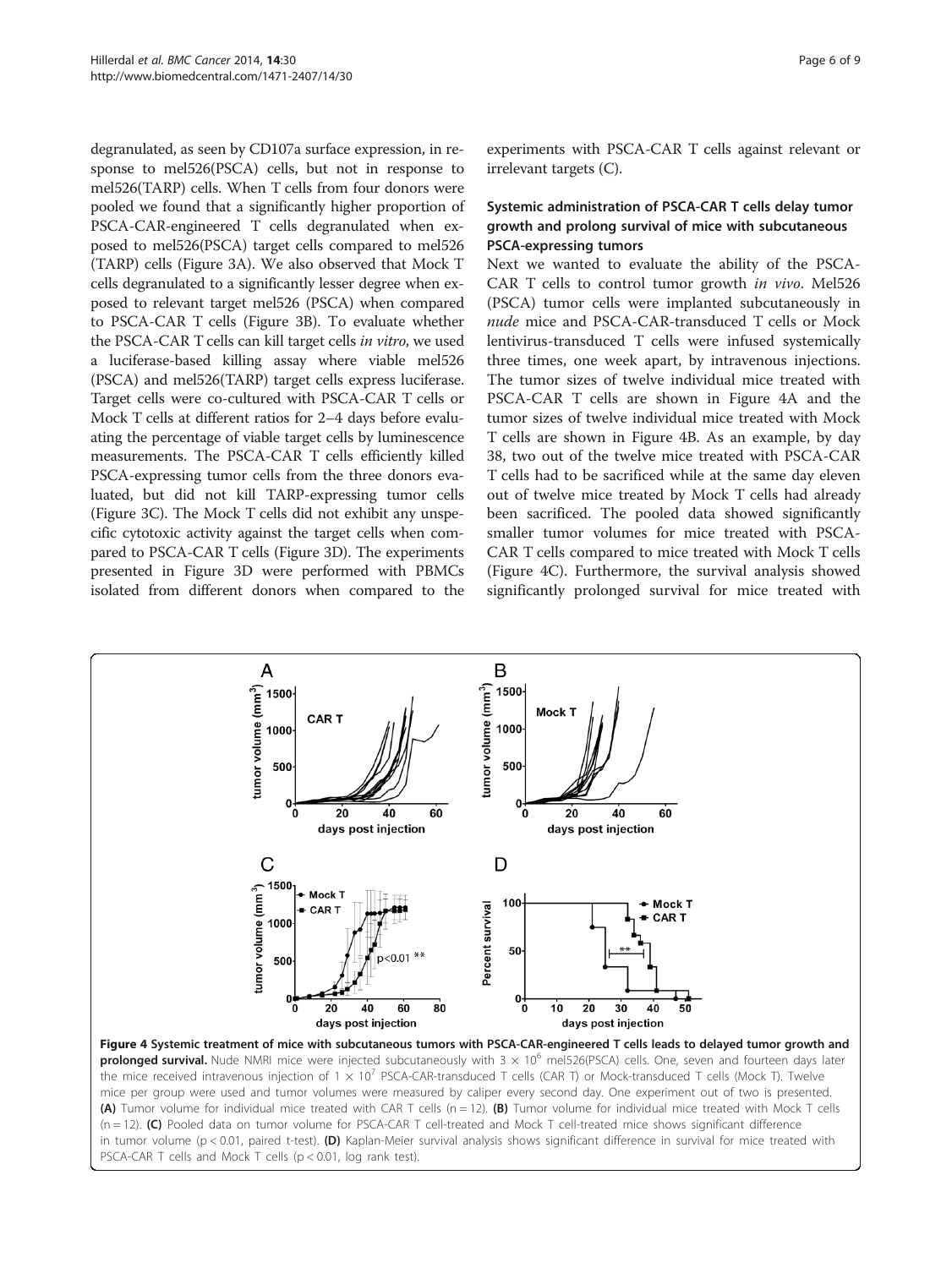<span id="page-6-0"></span>PSCA-CAR T cells compared to mice treated with Mock T cells (Figure [4D](#page-5-0)).

#### **Discussion**

PSCA is a tissue-restricted antigen highly expressed on primary and metastatic prostate cancer cells in vivo [\[12,24](#page-7-0)]. It may therefore be an appropriate target for cancer immunotherapy [\[24\]](#page-7-0). Fully humanized antibodies against PSCA are now in clinical trial for prostate cancer but do not lead to cure [\[18\]](#page-7-0). The potential of therapeutic T cells to traffic to sites of disease, expand and persist remains a major advantage compared with antibodies. In fact, complete objective remissions have been observed for some cancer patients when autologous, engineered T cells have been used for treatment [[3,10,11](#page-7-0)].

A number of CARs have recently been developed against PSCA [\[21,23,25,26\]](#page-7-0). Most publications on PSCA-CAR T cells use PSCA-transfected target cell lines to show T cell activity and only one publication show reactivity against a pancreatic tumor cell line with endogenous PSCA expression [\[23\]](#page-7-0). It should be noted that we did not detect PSCA expression on the surface of any prostate cancer nor pancreatic cancer cell line in vitro. Neither did we detect any PSCA expression on cultured primary prostate epithelial cells at different passages. Furthermore, we did not detect any PSCA expression on xenografted pancreatic cancer cell lines that were examined. Therefore, we were limited to use transduced target cells for PSCA-CAR T cell evaluation. We chose to use stable lentiviral transduction instead of transcient transfection, which can give unnaturally high levels of transgene expression.

There is only one report were PSCA-CAR-engineered T cells has been used in an in vivo model, in that case highly immunodeficient NSG mice with transplanted human tumors transduced to express PSCA [\[26](#page-7-0)]. Significant reduction in tumor growth rate was observed when the authors transferred T cells engineered with both a CAR that provides suboptimal activation upon binding of one antigen, PSCA, and a chimeric costimulatory receptor that recognizes a second antigen, PSMA, or vice versa. The authors further showed that co-transduced T cells destroy tumors that express both antigens but do not affect tumors expressing either antigen alone [\[26\]](#page-7-0).

Herein, we used a third generation CAR against PSCA and we also show significant delay in tumor growth rate and significantly prolonged survival of *nude* mice. However, adoptive transfer of PSCA-CAR T cells alone did not cure any tumor-bearing mice. Whole-body irradiation as a preconditioning treatment before adoptive T cell transfer together with supportive administration of IL-2 have shown significantly improved results in mice [\[27\]](#page-7-0). It is therefore promising that our PSCA-CAR-engineered T cells are able to delay tumor growth *in vivo* without irradiation preconditioning or IL-2 support, though it may be beneficial to

combine those treatments in the future for better effects. More experiments are needed to determine how long PSCA-CAR-engineered T cells persist or whether they proliferate at the tumor site. For example, T cells with longer telomeres that have high capacity to proliferate have been correlated with better prognosis for the patients receiving adoptive T cell transfer [[28](#page-7-0)]. It may therefore be important to analyze the telomeres as well the phenotype of T cells and possibly select an optimal T cell subpopulation for genetic engineering and transfer. The method of T cell activation before transduction as well as the condition for in vitro culture of engineered T cells may also affect the performance of adoptively transferred CAR T cells.

## Conclusions

We confirm others finding that adoptive transfer of PSCA-CAR T cells is a potentially promising approach to treat prostate cancer. Although the expression of PSCA-CAR on the surface of the transduced T cells was intermediate high, almost all T cells were expressing the CAR, Figure [1B](#page-3-0). Our experiments therefore indicate that even low level of expression of the CAR may be sufficient for T cell activation and T cell-mediated killing. Although in adoptive T cell transfer only highly reactive clones are selected (secreting more than 200 pg/ml IFN-γ after co-culture with targets), no correlation between IFN-γ secretion and persistence and efficacy of the cells in vivo has been found [\[29](#page-7-0)].

Prostate cancer has, like most cancers, an immunosuppressive tumor microenvironment [\[30](#page-8-0)] and it is important to have highly active T cells that will be able to proliferate and kill tumors also in this harsh environment. Therefore, our future focus will be on enhancing the resistance of the PSCA-CAR T cells to immunosuppressive factors.

#### Additional files

#### [Additional file 1:](http://www.biomedcentral.com/content/supplementary/1471-2407-14-30-S1.docx) Methods.

[Additional file 2: Figure S1.](http://www.biomedcentral.com/content/supplementary/1471-2407-14-30-S2.tiff) PSCA expression was not detected on various prostate and pancreatic cancer cells. A) PSCA expression was analyzed by flow cytometry on the surface of the human prostate cancer cell lines LNCaP, DU145, PC3, VCaP and on primary prostate epithelial cells of different passage (p). B) PSCA expression was analyzed by flow cytometry on the surface of human pancreatic cancer cell lines AsPc1, CaPan1, CaPan2 and Panc1 C) PSCA expression was analyzed by flow cytometry on the surface of the transduced mel526(PSCA) target cells and transduced mel526(TARP) control cells. Grey filled histograms represent anti-PSCA-stained cells while white filled histograms represent isotype control antibody staining.

[Additional file 3: Figure S2.](http://www.biomedcentral.com/content/supplementary/1471-2407-14-30-S3.tiff) PSCA expression was not detected on xenografted pancreatic cancer cells. PSCA expression was analyzed by flow cytometry on the surface of the pancreatic cell lines AsPc1 and CaPan2 after they have been grown subcutaneously in nude mice. Grey filled histograms represent anti-PSCA-stained cells while white filled histograms represent isotype control antibody staining.

#### Abbreviations

CAR: Chimeric antigen receptor; PSCA: Prostate stem cell antigen; CD: Cluster of differentiation; IFN: Interferon; IgG (H + L): Immunoglobulin heavy and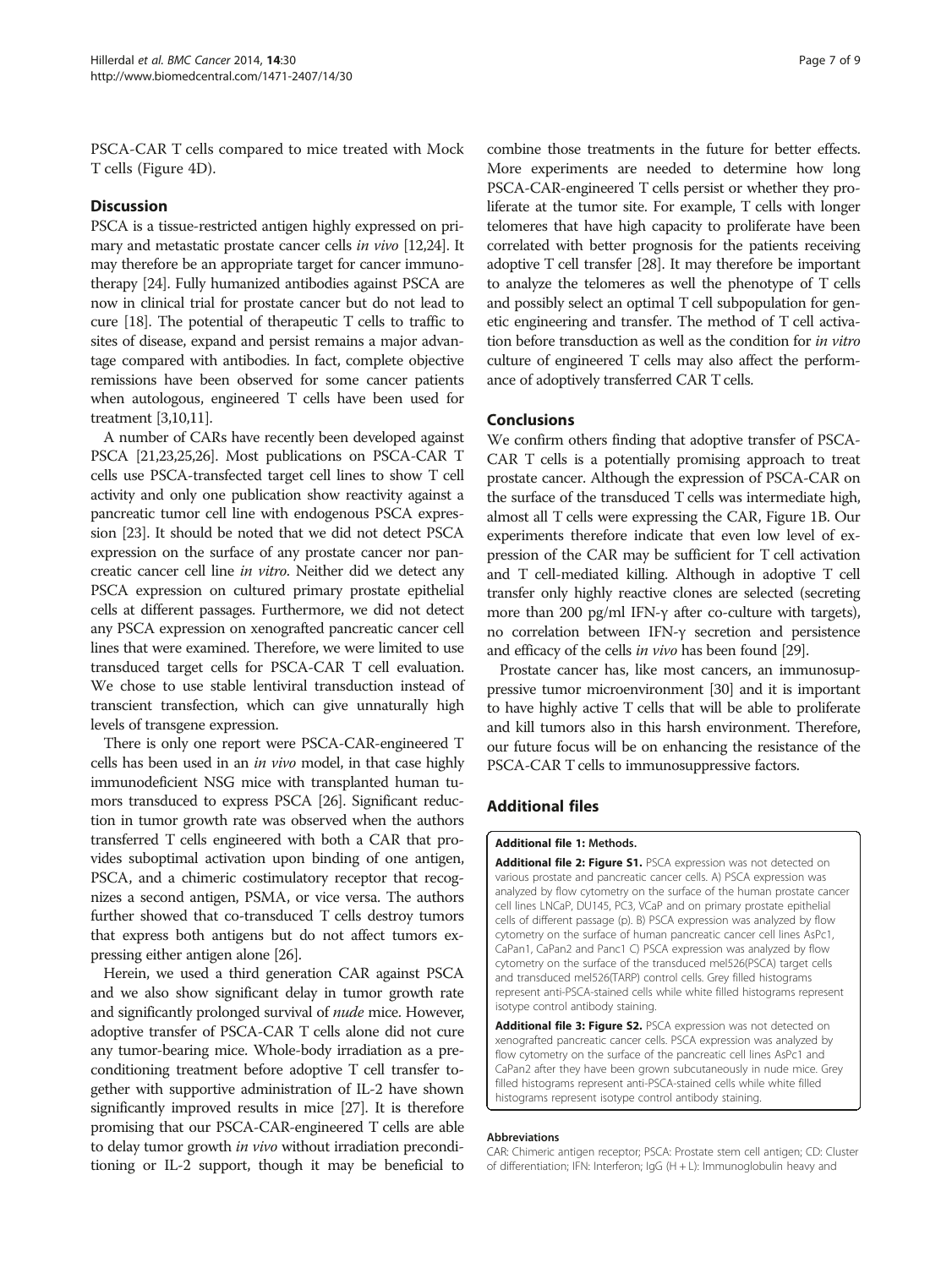<span id="page-7-0"></span>light chain; IL: Interleukin; TIL: Tumor infiltrating lymphocyte; TCR: T cell receptor; HLA: Human leukocyte antigen; ScFv: Single chain antibody fragment; CLL: Chronic lymphocytic leukemia; ALL: Acute lymphocytic leukemia; T2A: Thosea asigna virus 2A; Luc: Firefly luciferase; copGFP: Copepod green fluorescent protein; TARP: T cell receptor γ-chain alternate reading frame protein; PE: Phycoerythrin; APC: Allophycocyanin; FITC: Fluorescein isothiocyanate; SFFV: Spleen-focus forming virus; LAMP: Lysosomal-associated membrane protein.

#### Competing interests

The authors declare that they have no competing interests.

#### Authors' contributions

VH, MR, JL and ME designed research; VH, MR and JL performed research and analyzed the data; VH, MR and ME wrote the paper. All authors read and approved the final manuscript.

#### Authors' information

Mohanraj Ramachandran and Justyna Leja shared authorship.

#### Acknowledgements

The authors wish to thank Berith Nilsson, Di Yu, Chuan Jin, Fredrik Eriksson and Angelica Loskog for technical assistance and advices and the BioVis core facility at Uppsala University for cell sorting.

#### Grant support

The Swedish Cancer Society (12 0569), Gunnar Nilsson's Cancer Foundation, the Swedish Children Cancer Foundation (PROJ10/027) and the Marcus and Marianne Wallenberg's Foundation supported this work. The funders had no role in study design, data collection and analysis, decision to publish, or preparation of the manuscript.

#### Received: 13 June 2013 Accepted: 7 January 2014 Published: 18 January 2014

#### References

- 1. Rosenberg SA, Restifo NP, Yang JC, Morgan RA, Dudley ME: Adoptive cell transfer: a clinical path to effective cancer immunotherapy. Nat Rev Cancer 2008, 8(4):299–308.
- Essand M, Loskog AS: Genetically engineered T cells for the treatment of cancer. J Intern Med 2013, 273(2):166–181.
- 3. Morgan RA, Dudley ME, Wunderlich JR, Hughes MS, Yang JC, Sherry RM, Royal RE, Topalian SL, Kammula US, Restifo NP, Zheng Z, Nahvi A, de Vries CR, Rogers-Freezer LJ, Mavroukakis SA, Rosenberg SA: Cancer regression in patients after transfer of genetically engineered lymphocytes. Science 2006, 314(5796):126–129.
- 4. Sadelain M, Brentjens R, Riviere I: The promise and potential pitfalls of chimeric antigen receptors. Curr Opin Immunol 2009, 21(2):215–223.
- 5. Kowolik CM, Topp MS, Gonzalez S, Pfeiffer T, Olivares S, Gonzalez N, Smith DD, Forman SJ, Jensen MC, Cooper LJN: CD28 Costimulation provided through a CD19-specific chimeric antigen receptor enhances in vivo persistence and antitumor efficacy of adoptively transferred T cells. Cancer Res 2006, 66(22):10995–11004.
- Song D-G, Ye Q, Carpenito C, Poussin M, Wang L-P, Ji C, Figini M, June CH, Coukos G, Powell DJ: In vivo persistence, tumor localization, and antitumor activity of CAR-engineered T cells is enhanced by costimulatory signaling through CD137 (4-1BB). Cancer Res 2011, 71(13):4617–4627.
- 7. Pule MA, Straathof KC, Dotti G, Heslop HE, Rooney CM, Brenner MK: A chimeric T cell antigen receptor that augments cytokine release and supports clonal expansion of primary human T cells. Mol Ther 2005, 12(5):933–941.
- 8. Song DG, Ye Q, Poussin M, Harms GM, Figini M, Powell DJ Jr: CD27 costimulation augments the survival and antitumor activity of redirected human T cells in vivo. Blood 2012, 119(3):696–706.
- Wang J, Jensen M, Lin Y, Sui X, Chen E, Lindgren CG, Till B, Raubitschek A, Forman SJ, Qian X, James S, Greenberg P, Riddell S, Press OW: Optimizing adoptive polyclonal T cell immunotherapy of lymphomas, using a chimeric T cell receptor possessing CD28 and CD137 costimulatory domains. Hum Gene Ther 2007, 18(8):712–725.
- 10. Kalos M, Levine BL, Porter DL, Katz S, Grupp SA, Bagg A, June CH: T cells with chimeric antigen receptors have potent antitumor effects and can

establish memory in patients with advanced leukemia. Sci Transl Med 2011, 3(95):95ra73.

- 11. Grupp SA, Kalos M, Barrett D, Aplenc R, Porter DL, Rheingold SR, Teachey DT, Chew A, Hauck B, Wright JF, Milone MC, Levine BL, June CH: Chimeric antigen receptor-modified T cells for acute lymphoid leukemia. The New England J of Med 2013, 368(16):1509–1518.
- 12. Gu Z, Thomas G, Yamashiro J, Shintaku IP, Dorey F, Raitano A, Witte ON, Said JW, Loda M, Reiter RE: Prostate stem cell antigen (PSCA) expression increases with high gleason score, advanced stage and bone metastasis in prostate cancer. Oncogene 2000, 19(10):1288–1296.
- 13. Zhang KQ, Yang F, Ye J, Jiang M, Liu Y, Jin FS, Wu YZ: A novel DNA/ peptide combined vaccine induces PSCA-specific cytotoxic Tlymphocyte responses and suppresses tumor growth in experimental prostate cancer. Urology 2012, 79(6):1410 e1417-1413.
- 14. Kiessling A, Schmitz M, Stevanovic S, Weigle B, Holig K, Fussel M, Fussel S, Meye A, Wirth MP, Rieber EP: Prostate stem cell antigen: identification of immunogenic peptides and assessment of reactive CD8+ T cells in prostate cancer patients. Int J Cancer 2002, 102(4):390-397
- 15. Forsberg O, Carlsson B, Malmstrom PU, Ullenhag G, Totterman TH, Essand M: High frequency of prostate antigen-directed T cells in cancer patients compared to healthy age-matched individuals. Prostate 2009, 69(1):70–81.
- 16. Leyton JV, Olafsen T, Lepin EJ, Hahm S, Bauer KB, Reiter RE, Wu AM: Humanized radioiodinated minibody for imaging of prostate stem cell antigen–expressing tumors. Clin Cancer Res 2008, 14(22):7488–7496.
- 17. Antonarakis E, Carducci M, Eisenberger M, Denmeade S, Slovin S, Jelaca-Maxwell K, Vincent M, Scher H, Morris M: Phase I rapid dose-escalation study of AGS-1C4D4, a human anti-PSCA (prostate stem cell antigen) monoclonal antibody, in patients with castration-resistant prostate cancer: a PCCTC trial. Cancer Chemother Pharmacol 2012, 69(3):763–771.
- 18. Morris MJ, Eisenberger MA, Pili R, Denmeade SR, Rathkopf D, Slovin SF, Farrelly J, Chudow JJ, Vincent M, Scher HI, Carducci MA: A phase I/IIA study of AGS-PSCA for castration-resistant prostate cancer. Ann Oncol 2012, 23(10):2714–2719.
- 19. Olafsen T, Gu Z, Sherman MA, Leyton JV, Witkosky ME, Shively JE, Raubitschek AA, Morrison SL, Wu AM, Reiter RE: Targeting, imaging, and therapy using a humanized antiprostate stem cell antigen (PSCA) antibody. J Immunother 2007, 30(4):396–405.
- 20. Yvon E, Del Vecchio M, Savoldo B, Hoyos V, Dutour A, Anichini A, Dotti G, Brenner MK: Immunotherapy of metastatic melanoma using genetically engineered GD2-specific T cells. Clin Cancer Res 2009, 15(18):5852–5860.
- 21. Zheng Z, Chinnasamy N, Morgan RA: Protein L: a novel reagent for the detection of chimeric antigen receptor (CAR) expression by flow cytometry. J Transl Med 2012, 10:29.
- 22. Taylor RM, Severns V, Brown DC, Bisoffi M, Sillerud LO: Prostate cancer targeting motifs: expression of alphanu beta3, neurotensin receptor 1, prostate specific membrane antigen, and prostate stem cell antigen in human prostate cancer cell lines and xenografts. Prostate 2012, 72(5):523–532.
- 23. Katari UL, Keirnan JM, Worth AC, Hodges SE, Leen AM, Fisher WE, Vera JF: Engineered T cells for pancreatic cancer treatment. HPB: the Off J of the Int Hepato Pancreato Biliary Assoc 2011, 13(9):643-650.
- 24. Jalkut MW, Reiter RE: Role of prostate stem cell antigen in prostate cancer research. Curr Opin Urol 2002, 12(5):401–406.
- 25. Morgenroth A, Cartellieri M, Schmitz M, Gunes S, Weigle B, Bachmann M, Abken H, Rieber EP, Temme A: Targeting of tumor cells expressing the prostate stem cell antigen (PSCA) using genetically engineered T-cells. Prostate 2007, 67(10):1121–1131.
- 26. Kloss CC, Condomines M, Cartellieri M, Bachmann M, Sadelain M: Combinatorial antigen recognition with balanced signaling promotes selective tumor eradication by engineered T cells. Nat Biotechnol 2013, 31(1):71–75.
- 27. Kochenderfer JN, Yu ZY, Frasheri D, Restifo NP, Rosenberg SA: Adoptive transfer of syngeneic T cells transduced with a chimeric antigen receptor that recognizes murine CD19 can eradicate lymphoma and normal B cells. Blood 2010, 116(19):3875–3886.
- 28. Rosenberg SA, Yang JC, Sherry RM, Kammula US, Hughes MS, Phan GQ, Citrin DE, Restifo NP, Robbins PF, Wunderlich JR, Morton KE, Laurencot CM, Steinberg SM, White DE, Dudley ME: Durable complete responses in heavily pretreated patients with metastatic melanoma using T-cell transfer immunotherapy. Clin Cancer Res 2011, 17(13):4550–4557.
- 29. Besser MJ, Shapira-Frommer R, Treves AJ, Zippel D, Itzhaki O, Schallmach E, Kubi A, Shalmon B, Hardan I, Catane R, Segal E, Markel G, Apter S, Nun AB,